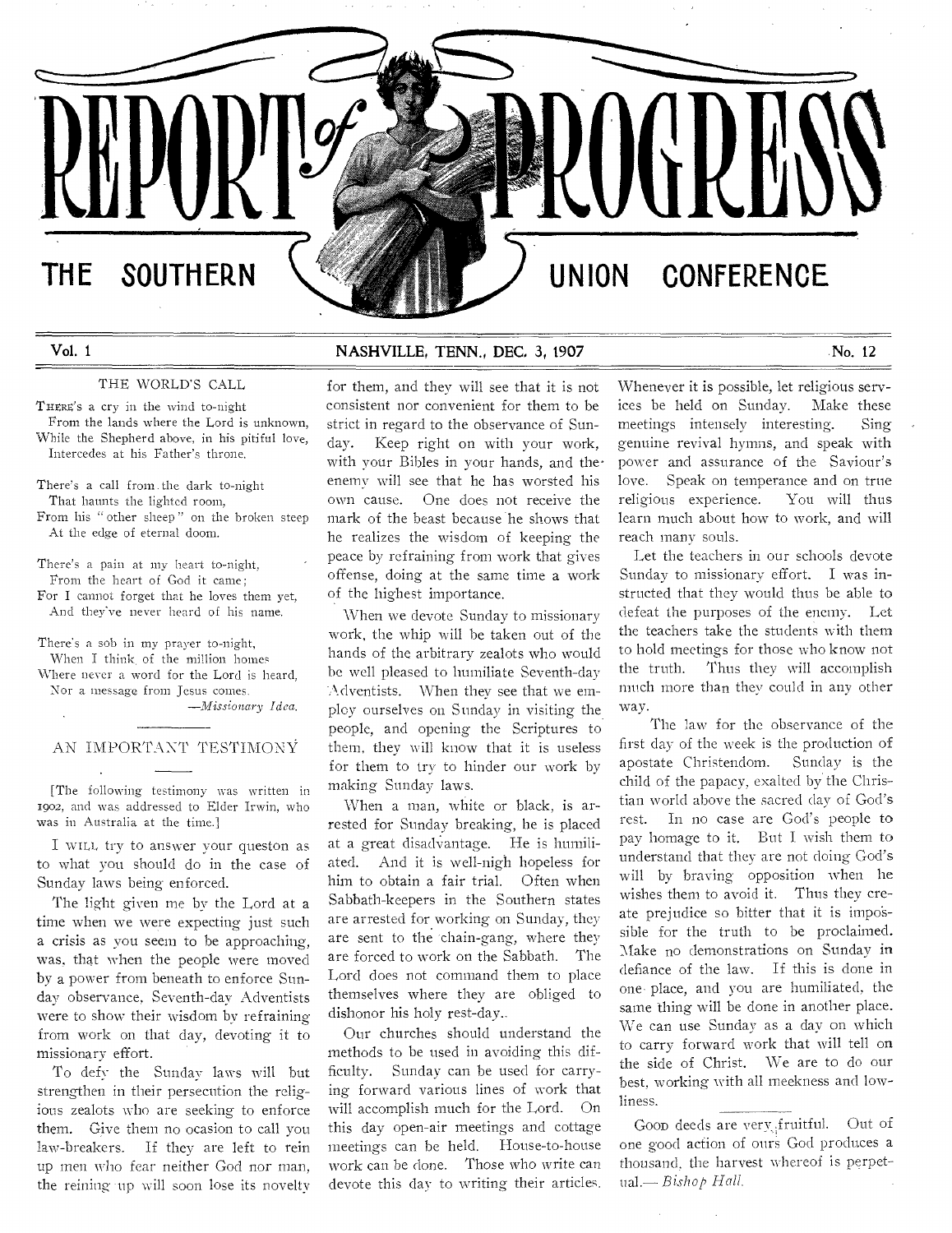#### IF WE FAINT NOT

" In due season' we shall reap if we faint not." But if we faint?  $-$ But if we faint? -

" Had Moses failed to go, had God Granted his prayer, there would have been For him no leadership to win — No pillared fire, no magic rod,

No wonders in the land of Zin.

" No smiting' of the sea — no tears Ecstatic shed on Sinai's steep— No Nebo, with a God to keep His burial! Only forty years Of desert-watching with his sheep ! "

THE VALUE OF EARNESTNESS

THE writer has had the privilege of being present at several meetings of the National Convention of the W. C. T. U., recently held in Nashville, Tenn. While we would probably not agree with all their methods, yet there was one thing which impressed me strongly, and that is, the great earnestness and intensity with which those noble women are working in the good cause of Christian temperance. Their influence has certainly accomplished much. As a result, at least partially, of their work, a strong temperance tide is flowing over the country, especially in the South. Georgia has become a prohibition state ; Alabama seems just on the verge of passing a prohibitory law; there are only four cities in Tennessee which have saloons, and it is evident that Tennessee also will soon be in the prohibition column. All through the country the temperance wave is flowing as is evident from the reports.

The cause is a good one, and those who labor in it should be in deadly earnest ; and earnestness counts. The individual who has courage and energy to follow his convictions does something in the world. The listless, dead, formal, half-hearted service that many of us give should cause us to tremble lest the warning of those terrible words apply to us, " Because thou art lukewarm, and neither cold nor hot, I will spew thee out of my mouth." Let us do with our might what our hands find to do. Let us labor fast while the rays of the setting sun are shining. Let us finish the work before " the night cometh, when no man can work." Should not Seventh-day Adventists, who have other great truths besides the temperance truth, arise, and with a terrible and irresistible earnestness show the many in the world who are looking for light that we have a real message and a



# THE SOUTHERN UNION CONFERENCE COMMITTEE MEETING

#### *(Concluded.)*

#### THE OAKWOOD TRAINING SCHOOL.

W. H. Williams gave approximate figures of expenditures. for building operations as fol- .  $lows :=$ 

Manual Arts building, \$355.00. Study Hall, \$4,Ioo.00 or \$4,200.00.

Well, complete, \$470.00.

Water plant, \$150.00.

About \$95.00 had been used for furniture and fixtures, making about \$6,000 in all, leaving about \$1,800 on hand, of which the Board has voted to reserve \$1,000 for sanitarium purposes. This leaves only \$800 for building a dormitory, and as we could not build much of a one for that amount, we have decided to cut the timber in the wood lot, which we can get sawed into lumber for \$4.50 per thousand, and it is estimated that there is fifty thousand feet on the lot.

With reference to the operating fund, the farm work has been hampered by having so much material to haul from the city. Professor Boyd has been doing very efficient work on the farm.

With reference to the farm assisting in the support of the school: the expenses are about \$280 per month and they have sold \$4od worth of produce from the farm; so under present arrangements they are only able to meet the running expenses of about \$280 per month. This does not include the principal's salary, and teachers are calling for their pay. The amount of salary per year is \$3,848, and departmental expenses amount to about \$960, making a total of about \$4,808. Practically no donations have .been received this year.

Brother Williams stated that they hoped to make more of market gardening in the future, and also to have some income from the weaving industry, as they hope to secure considerable custom weaving.

Professor Blake stated that the school was badly handicapped on account of having no dormitory accommodations for the boys; and it was voted that it is the sense of this committee that the Huntsville School Board proceed to erect such buildings as are most needed, out of the funds in their hands, without incurring any indebtedness.

I. A. Ford presented the following resolutions :-

" *Whereas,* The biennial session of the

real work? "Awake thou that sleepest." With patience and yet with haste let us do the Lord's blessed work.

J. S. WASHBURN.

Southern Union Conference to be held in January, 1908, will be an occasion affecting our work in its various departments of gospel endeavor; and—

*"Whereas,* Through the providence of God the work of scattering our denominational books and periodicals during the last year or more has met with encouraging success; and *—* 

*"Whereas,* Much good may be\_accomplished by calling to this biennial meeting, the state agents of each conference; therefore—

" *Resolved,* That a Bookman's Convention for the Southern Union and the Southwestern Union Conferences be held in connection with the Southern Union Conference meeting, that each state conference be asked to send to this meeting at least the state agent, and that the Southern Publishing Association take the initial steps in the plans necessary to carry out this resolution.

*"Whereas,* Information has been received that the General Conference Publishing Department contemplates holding a Bookmen's Convention during the coming winter; be it—

"*Resolved,* That the Southern Union Conference and the Southern Publishing Association conjointly extend an earnest invitation to hold said convention at the same time and place as the convention proposed for the Southern Union and the Southwestern Union Conference."

These resolutions were discussed and voted.

SCHOLARSHIPS.

The following resolutions were presented :— *"Whereas,* There are many worthy young people who are financially' unable to attend school; and -

" *Whereas,* The Southern Publishing Association has offered to supply scholarships in our Southern schools for selling books to a certain amount; therefore—

" *Resolved,* That we approve of this plan of' the Publishing House, and recommend it to prospective students of the Oakwood Manual Training School. Be it further *—* 

*"Resolved,* That a fund be raised to be dispensed at the discretion of the Oakwood School Faculty to assist worthy students, and we would recommend that those who have canvassed faithfully to earn their scholarships be preferred beneficiaries, and that as far as consistent the said assistance be supplied as a loan."

The report was spoken to by C. P. Bollman, and upon call was voted.

#### THE ATLANTA SANITARIUM.

A committee having been appointed to consider the standing of this institution, they presented the following report: Receipts, including appropriations, sale of material, and donations, \$3,582.35; disbursements, \$2,957.98. Other obligations already contracted amount to \$927.55, leaving a deficit of 303.18.

Upon inquiry, it was stated that the cost of the Atlanta Sanitarium has to the present time amounted to \$9,832. L. A. Hansen suggested that the building be mortgaged to raise the funds with which to make the improvements. On motion a vote was taken recommending that the Sanitarium Board place a mortgage of \$5,000 for the purpose of paying \$3,000 in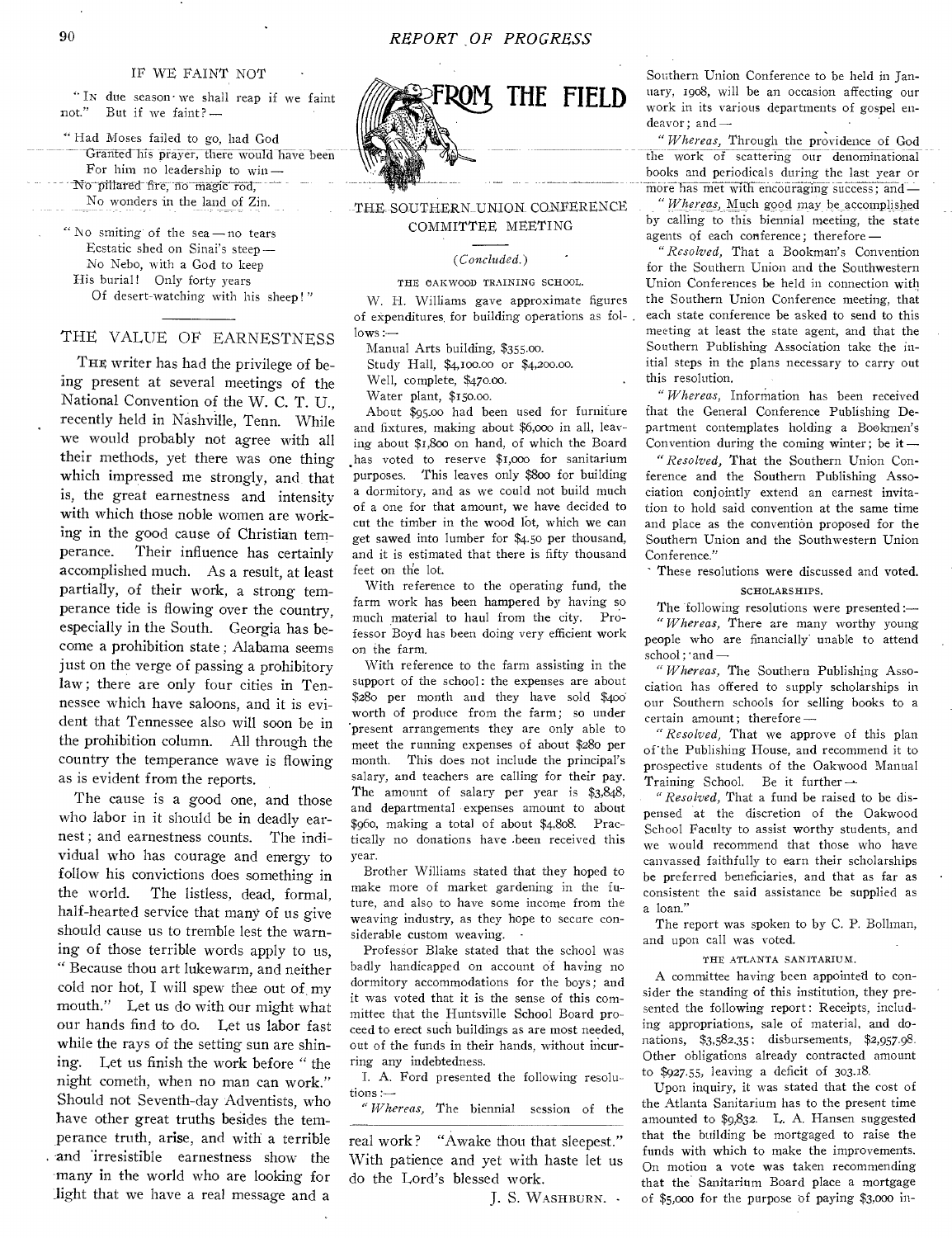debtedness, and putting the building in working condition.

The Chair appointed W. A. Wilcox, R. M. Kilgore, L. A. Hansen, and I. A. Ford a committee to consider the future relation of C. E. Curtis to the Sanitarium.

#### DENOMINATIONAL SCHOOL MANUAL.

Professor Tenney called attention to the matter of manuscript for a denominational school manual, prepared by himself, and asked that this committee consider its disposal. Upon motion, it was voted that the Southern Union Conference take the necessary steps to publish this manual.

#### THE WORK IN NEW ORLEANS.

The following recommendation was introduced by Elder S. B. Horton :—

*"Whereas,* There will be established in New Orleans, at an early date, a depository of the Southern Publishing Association, in harmony with previous actions of the Southern Union Conference looking to the development of the work in that city; and—

" *Whereas,* The. city of New Orleans is contiguous to a territory where our denominational literature in home as well as foreign languages is being rapidly developed, thus making New Orleans more accessible to the interests **involved;** therefore **—** 

**"We** *recommend,* That the Southern Publishing **Association** and the Southern Union Conference officials take the necessary steps looking to the securing of the Central American States and the Bay Islands as territory for the Southern Union Conference publishing interests."

The **above** recommendation **was** discussed and adopted.

Elder **Horton** stated that in harmony with **a** previous **act of the** conference, the committee appointed for **this** purpose came to New Orleans and **purchased a house at 6ro Jackson Avenue, for which the** owner had been offered **\$7,500 a short** time **before, and we**  bought it for **\$6,0oo. We** had **to pay \$1,5oo July i** and \$1,5oo September **the balance to be** paid in monthly payments **of \$50** each with interest. The state **and** county tax amounts to \$150 or \$16o per **year.** The deed for this property is to **be made to** the Southern Union Conference, the Southern Publishing Association, **and the** Louisiana Conference.

In order to meet the \$i,5oo payment September I, there was borrowed from the Alabama Conference **\$700, which we** expect will eventually be paid, but would be glad to have the time extended somewhat. Elder Haysmer, president of the Alabama Conference, stated that the conference would extend the time until May 1, 1908.

#### THE JOHNSON FARM AT GRAYSVILLE.

The Chair introduced the matter of the Johnson farm and the attitude of the Southern Union Conference Educational Association to it. Elder Sharp stated that the Johnson Farm was purchased, and agreement was entered into with the Southern Training School, by which it was to pay \$600 per year rent for the farm; but after the contract was written, it was never signed, and the school **never paid this sum. There was considerable**  discussion with reference to **the attitude the school had assumed** relative **to the matter; but the following** motion was finally offered, and unanimously voted :—

" I move that it be made the sense of this committee **that the Johnson farm be turned**  over to the Southern Union Conference **Educational Association, with the privilege of** disposing of such portions as may be necessary to meet all legal and moral obligations."

#### SUBSCRIPTION. PRICE TO THE WATCHMAN.

Elder Butler stated that he was not present when the Publishing House Board took action to increase the price of the *Watchman;*  and he questioned the wisdom of such a move very much. The presidents of the different conferences expressed deep regret to have the price advanced, and stated that they would push the matter of increasing the subscription list. Elder Nash moved that it is the sense of this committee that the price of the *Watchman* ought to remain at \$1.00 per year. The motion was supported and voted.

#### THE ATLANTA SANITARIUM.

The Committee on Arrangements for the Atlanta Sanitarium presented the following report :—

" Your Committee on Arrangements for the Atlanta Sanitarium recommends **—** 

**" That we** extend the time of the present arrangement with Brother Curtis from Dec. **6,** 1907, to April I, 1908.

"That we lease to C. F. Curtis, the Atlanta Sanitarium for a period of two years from April, 1908, for the consideration of \$1,200, with the understanding that C. F. Curtis will **at** once proceed to invest this amount in **making** the most needed improvements; these improvements to be in harmony with advice from the Atlanta Sanitarium **Board."** 

After considerable discussion, this **recommendation was** adopted with three **members of**  the Sanitarium Board dissenting. **It was moved by** C. **P.** Bollman, seconded **by W. R. Burrow, that we recommend** the **Sanitarium Board** to **borrow \$3;500 instead** of **\$5,000 on the Sanitarium property. Carried.** 

It was **voted to** recommend **to the Sanitarium Board that G.** W. Wells be **the Sanitarium Treasurer.** 

#### PLANS FOR WORK IN LARGE CITIES.

Moved **by J. E. Tenney,** seconded by Elder Nash, that a committee of three be appointed to consider the work in the large cities and bring plans before the conference in January. Carried. The following committee was named : Elders R. M. Kilgore, W. R. Burrow, and A. J. Haysmer.

#### NEW ORLEANS.

Professor Tenney introduced the following recommendations :—

" *Whereas;* In the providence of God property has been purchased in the city of New Orleans in which to establish the interests of our work in that great city, and *—* 

*"Whereas,* Our work in that city needs to be strengthened by the conjunction and co-operation of our varied interests ; **therefore —** 

*"We recommend,* **1. That the Southern Publishing Association** of Nashville, Tenn., be asked to open a depository in **the city of New Orleans at as early a date as possible, and to employ for such purposes rooms that may be furnished in the recently purchased property. And we** would respectfully suggest the propriety of the agent of the Publishing Association also acting as Secretary and Treasurer of the Louisiana Conference, thus serving the interests of economy and convenience.

" 2. That as soon as possible a missionary training class be organized, to be given apartments in the buildings above mentioned, and thus share in the blesssings and burdens of the common interests.

" 3. That Elder S. B. Horton, the Religious Liberty Secretary of the Southern Union Conference, may be given more release from home conference duties and may push with increased vigor the work of which he has **been made** the leader in this field, and that **at the same** time interests of the Louisiana Conference **may** not suffer, we recommend that Elder **R.** M. Kilgore **be invited to take** the **presidency** of the **Louisiana** ..onference, **and that he** enter **at once** upon the **duties of that work.** 

"4. That Elder **Kilgore and** the **Louisiana Conference may have the benefit** of Elder Horton's **long experience and wide** acquaintance in' **Louisiana and** in **the city** of New Orleans, *we* **recommend** that he be the Vice-President **of the** conference .and retain **his** head-quarters **in the city of** New Orleans, **thus** serving **the local interests, the** Conference **with** which **he has** been **so long** connected, **and the** cause of **religious liberty throughout the field.** 

*"5. Whereas,* Elder **Baber and** wife have **expressed their** determination not to take **up the work of** the school **in New** Orleans, and **as that work** should be begun **at an early** date, we recommend that Brother C. A. Allen of **Spanish Honduras be invited to take the im**mediate charge of the class to be organized in that **city as previously provided."** 

**Elder Kilgore objected to going to Louisiana,** and **the recommendation to that effect was**  laid **on the table. This of course also tabled No** 4. Nos. 1, 2, and **5 were adopted.** 

Moved by Elder **Burrow** that **Elder Sharp be recommended** to **labor** in the **interests of raising money from the present time until**  Jan. **1,** 1908. The **motion was supported.**  Elder Sharp: " The thing to do, in my **mind,**  is to **raise** our share of the remaining **portion of the** \$150,000 fund." The question **was**  called, and the motion carried.

Moved by Elder Bollman that as the impediments that were in the way of deeding the property which is held by the Southern Conference Association have been removed, the proper officers be instructed to deed the property to the respective interests involved, that affairs of the Association may be closed up at once.

#### Supported and carried.

it was voted that C. L. Kilgore be allowed a salary of at least \$10 per week for the actual time devoted to the closing up of the affairs of the Southern Conference Association.

Upon motion, the meeting adjourned *sine*  die. E. H. REts, *Secretary.*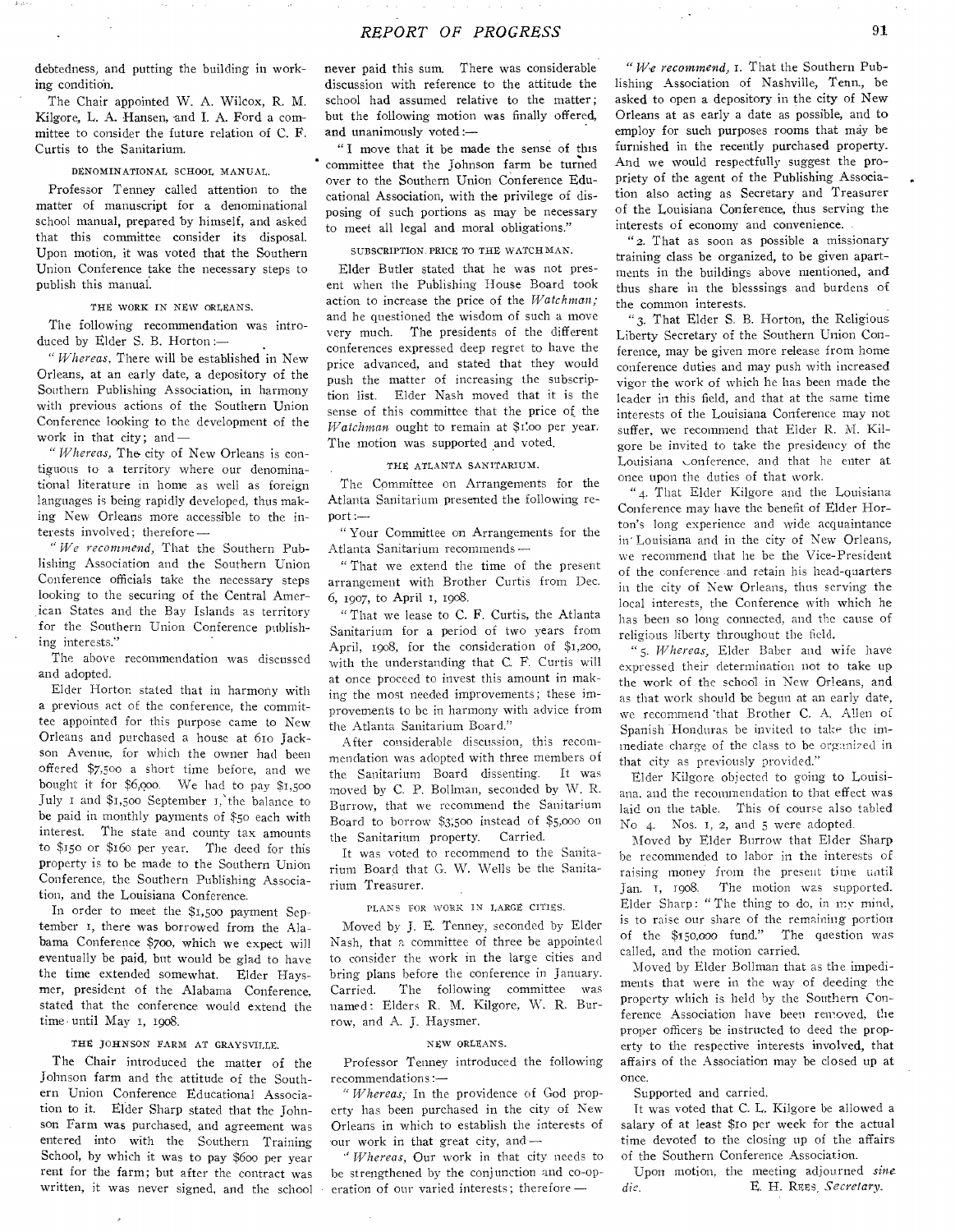### LOUISIANA

I LEFT Graysville October 16, stopped over one day at Montgomery, Ala., on business, and arrived at the hospitable home of Elder S. B. Horton in New Orleans the evening of the next day, feeling, apparently, as well as usual. ' But- the following day the malaria attacked me, and for two weeks I was prevented from engaging in public field labor.

October 30, I went to Hobart, where remains a remnant of what was once the Hope Villa church. I visited and labored with it when it was a united, happy band of believing, trusting, and obedient children. At my last visit, twelve years ago, I found them rent and torn asunder by the hand that had led them into the truth. He had imbibed false and perverted views of those things he had taught them, and in teaching these, he had succeeded in drawing away a number of the disciples after him, and sowing doubt and uncertainty in the minds of others ; so that a few only were left standing for the message.

I remained and labored with these for nearly a week, as I was able, and the Lord blessed. The sad fact that confronted me was, so few of the children that were there on my former visits, had grown up to be sound, earnest, devoted Seventh-day Adventists. The others were attracted to the world, its forms and pleasures, and to " be like the nations around them."

Although feeling weak and exhausted, the Lord helped me to speak three times on the Sabbath and twice on Sunday. This church needs help. R. M. KILGORE.

### THE INDUSTRIAL 'INTERMEDIATE SCHOOL AT ELIZA, ALA.

ON Sunday, September 8, -the writer had the privilege of visiting Eliza, Ala., for the purpose of assisting in the dedicatory services of the new school building, which Dr. and Mrs. 0. M. Hayward have labored hard and sacrificingly to erect the past year. I was well pleased with all I saw and heard.

The school building is  $24 \times 40$  feet, plain, neat, substantially built, two-story, with a good, high, well-lighted and ventilated basement, and a kitchen outside. The building is weather-boarded, papered with building paper, and scaled throughout. The chapel, or schoolroom, will comfortably seat fifty. There are six other good rooms.

The surroundings are pleasant. The school is located on a 140-acre farm, with about 35 acres under cultivation. There is a nice orchard of about two thousand trees, one half to two thirds of which are in bearing. The school is situated in one of the most healthful locations in the South on the northeast portion of Sand Mountain, six miles from Trenton, Ga., and about eleven from Bridgeport, Ala. The farm is well adapted for truck and fruit growing.

In looking over the premises, I saw that everything possible was being done to make this a real industrial school. They have three horses, five cows, six young cattle, wagon, buggy, saddles, and farm and garden tools.

They also have a good fruit and vegetable canning outfit. There is an old three-room cabin and a new two-room cottage on the place.

For the dedication a very interesting program-had been prepared for both forenoon and afternoon. All entered into the services with ' earnestness. --The song services were a prominent part of the program. The attendance from the surrounding districts was good, and we heard many remarks of appreciation of such a self-sacrificing effort for the uplifting of the young people in that needy locality. The school opened the next morning with an attendance of thirty-four.

There is another feature of the work being done at this place that is worthy of example. They all take a deep interest in the Sundayschools in the different districts, and in two where there is an attendance of about fifty pupils each all the teachers and part of the officers are from the school. While the people were a little shy at first, they are now becoming very friendly, and a good work is being done. The Lord has surely helped so far in this undertaking, which was started without means, trusting in the Lord to open up the way as he had plainly indicated in, the opening up of such a work. The fruit crop this year was all destroyed by the unusually late freeze; but they are trying to make up this lack by putting up other garden products.

I trust that Dr. Hayward and his co-workers in this school will have the prayers, cooperation, and assistance of our people in this work. We should have scores of such schools in every state in the South. We have several places in Alabama\_ where there is an urgent need at the present time, and I should be glad to hear from any one interested in such a work. A. J. HAYSMER.

*Elkwood, Ala.* 

#### ALABAMA

A GENERAL meeting for the Mobile church was held near Semmes, Ala., November r - 4. Elder A. J. Haysmer, president of the conference, was present, but we were disappointed in not having Elder Smith Sharp with us, as we had expected.

The meeting was fairly well attended by our people. considering their scattered condition. The message for this time was carefully considered, and our relation to it, to advance and forward it, was the main theme of the meeting. A liberal spirit was manifested when the call was made to help close out the \$15o,000 fund, and a considerable amount was pledged to the tent and camp-meeting fund.

A club of twenty-five copies of the *Watchman* was subscribed for by the church to be used in the city of Mobile, and a hundred copies of the special *Watchman* were also ordered. A club of forty copies of *Liberty* was taken, with which to furnish the officials and leading men of Mobile city and Mobile County, and more than twenty sets of the "Family Bible Teacher" were also ordered for missionary use.

The meeting was a profitable one, and awakened in those who attended it a new

zeal and enthusiasm to hasten on this message to its final conclusion in this generation. W. S. CRUZAN.

*Semmes, Ala.* 

#### THE RIGHT RING

 $-i$ In  $m_y$  correspondence with the people in this state, I have the privilege of reading some most excellent letters, letters with the right ring to them. I believe the author of one which I had the good pleasure of reading a few days ago will pardon me if I send a part of it to the press, as I will use no name. I do this believing that it will provoke others who may read it unto good works. I quote as follows:—

" You have asked me to give you a report of my missionary work, but, my dear brother, at the outset I will say with Paul that I have nothing whereof to boast; and when I look back and see how little I have done in comparison to what I might have done, and what others are doing in the Lord's vineyard, I am ashamed to hold up my head or speak of it.

" Nevertheless as you have asked me for a report, I will endeavor, in a general way, to tell you what I am doing. But first I wish to say, My house is always open to our people whenever it is at all convenient for their accommodation, without money and without price. Secondly, I always keep before me the admonition to do good unto all men, *especially*  those of the household of faith, and when any of our canvassers visit our city, I am always ready and willing to help them in any way possible.

" I subscribe for nineteen of our papers which I give away and mail to different parties throughout the state and elsewhere. I also keep a supply of tracts on hand to give away. And I also have all leading books, which I am loaning out constantly, and now and then I get an order for one of our books or papers.

" I hold Bible readings with several families in the city, and did my strength and health permit, I could. do much more in that line, as there are many openings and calls for instruction in the word of God. It grieves my heart when I cannot attend to these calls, and my constant prayer is for a Bible worker for this city."

I will not quote further, though there are nearly two pages more to this letter which continue to have the right ring. 0 how I wish all of our people throughout the state were as wide awake as this dear brother. He is getting up a little in years, and makes his living, I understand, by daily work, and yet look what his love and zeal for the truth lead him to do.

Come, brethren and sisters, let us be up and doing while it is day, while probation's hours still linger. Soon it will be too late, the harvest will be ended, and I fear that some among us will cry for the rocks and mountains to fall on them. We cannot afford to falter by the way now; for we are too near the haven of rest. Soon our dear Saviour is coming for those who have been faithful, and will say to them, " Well done, thou good and faithful servant: thou hast been faithful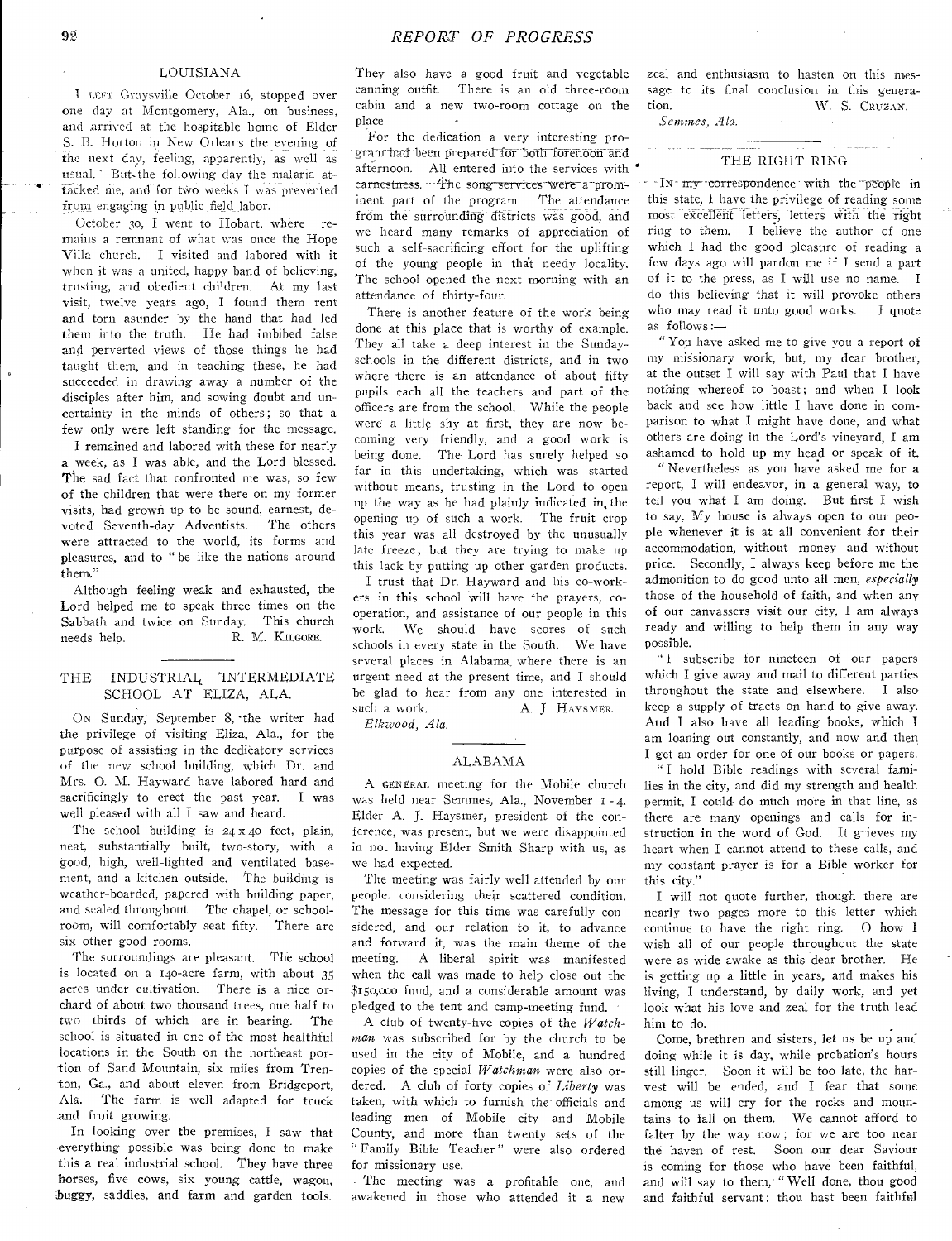over a few things, I will make thee ruler over many things: enter thou into the joy .of thy Lord." Matt. 25:21.

ARTHUR L. MANOUS, *Field Agent. 602 Capitol Ave., Atlanta, Ga.* 

#### THE MISSISSIPPI INDUSTRIAL SCHOOL

A FEW words to REPORT OF PROGRESS about our school may be of interest. No doubt many who read these lines know something of our effort to establish an industrial school at Amory, Miss. This is the only school of its kind in the state. It has taken some time and effort to do what has been done so far, but we feel that a good beginning has been made, and we can only thank our heavenly Father for his help and blessing. We are all very much interested in this good work, and earnestly pray that it may be a success and help to the cause of God.

For lack of means and help, the work of building has moved slowly ; but living, as we are, in a warm country, we have been able to make good use of a few tents. Our school is now held in a tent. We hope soon to be in our new building, 25 x 6o feet, three stories high. The lower floor will be used for schoolroom and dining-room, and the two upper floors will be occupied by students.

The school work has been in progress four weeks. We began with ten students, and now have thirteen, and by Tuesday night we expect to have twenty bright young people, who have a desire to fit themselves for usefulness in the Lord's work, and thus help to hasten the glad day when Jesus our Saviour will come. Our program reads thus:-

> Rising bell, 4:45. Work, from 3 to 6. Breakfast and worship, 6 to 7. Work, 7 to 8. School, 8 to 12. Dinner, **12** to r. Work, i to 6. Supper and worship, 6 to 7. School, *7* to 9. Retire, 9:30.

Should there be any young man or woman (white) in the state of Mississippi who would like to accept this opportunity to obtain an education, I will be glad to correspond with such. My address is Amory, Miss. None need apply but those who are free or willing to be free-from bad habits, such as smoking, chewing, swearing, etc., and who are willing to abide by the rules of the school.

The charges are \$10 per month.

Pray for us, and this branch of the work in this needy field.

JAMES BELLINGER.

*Amory, Miss.* 

#### OUR BEST RECORD

I wisx to express my gratitude to God for his blessings upon the canvassing work in South Carolina. I find that October's report breaks the record. For four weeks ending October 25, the canvassers have delivered \$1,339.60 worth of books. This exceeds the sales during the entire year of 1903 by \$170.80.

There were 1,149 copies of "Coming King" sold; or nearly one and a half times as many as were sold in 1903.

If the literature placed in the homes of the people by our canvassers during this month had been equally distributed, it would have placed one and a half pages of " present truth" in every family in the state. Up to date, in 1907, we have exceeded the sales of 1906. While this is a good report, brethren and sisters, we must not relax our efforts. The enemy is displeased to see the work prosper, and he will do everything he can to hinder. It is no time to fold our hands and say, " The work is prospering." No, the battle is waxing hotter and hotter. So let us pray and work as never before. The Lord has greatly blessed thus far, but we have only made a beginning. Pray that others may take up the work with us. C. F. DART.

*317 Buncombe St., Greenville, S. C.* 

#### MISSIONARY WORK

*In Our Tract and Missionary Societies.* 

SOME of our librarians and workers, and more especially the isolated members, have often written to us that they were unable to introduce a tract to a stranger in a proper *way,* and they would be glad if they could receive some instruction on these lines.

We have decided, after careful consideration, to take up some of the leading subjects on doctrinal points, and give a synopsis of one or two tracts that are more familiar to the people; and after one or two lessons on these points I feel sure that many will have a clearer conception of their subject, and will be able to make each tract interesting. Still we must not be satisfied with a theoretical knowledge of the things we wish to present to the people. The truth must be real, live, and powerful.

In No. 10 Of. REPORT or PROGRESS we spoke about the distribution of our literature, how we should value it, and we should value our tract work just as highly as we do our other literature. We must become acquainted with it ourselves, or alas! it must prove a failure.

We should never go out and try to present the tracts to the people without first asking God for that wisdom that comes from above, and becoming fully acquainted with the subject of the tracts we wish to present; and then those with whom we work may discern that we have been with Jesus and learned of him. In Christ " dwelleth all fulness," " and ye are complete in him."

*Tracts on the Second Coining of Christ.* 

- 1. Can We Know?
- 2. Is the End Near?
- 3. The Coming of the Lord.
- 4. Signs of the Times.
- 3. Second Advent.
- 6. Millennium. (Special.)

#### *Review of "Can We Know."*

I. The prophecies of the Bible can be understood. 2 Peter 1: 19, 20; Deut. 29:29.

2. The second advent will be literal. Thess. 4: 16.

3. It was the constant theme of all inspired writers: I. Peter; 2. Matthew; 3. Paul; 4. Titus; 5. James; 6. John; 7. Luke.

4. The apostles did not look for it in their day. 2 Thess. 2:1-3; Matt. 24:6; 2 Peter  $1:14.$ 

5. No one knows the definite day. (Seventh-day Adventists do not set time.) Matt.  $24:36.$ 

6. We can know when it is near, even to the generation. Luke  $21:25 - 28:32$ ; I Thess. 5:4; Rev.  $3:3$ .

7. When God brings judgments on the earth, he has ever given warning, even to the wicked:

#### THE CANVASSING WORK IN GEORGIA

THE following is a report of the canvassing work in Georgia for five weeks ending Nov.  $I, 1907 :=$ 

| $\bullet$<br>Agents                | <b>Book</b> | Hours      | Orders | Val.   | Val. Del. . |
|------------------------------------|-------------|------------|--------|--------|-------------|
|                                    |             | 35         | -6     | \$6.00 | \$4.00      |
| Agent No. 2 (Mrs. A. L. M.) $D&R$  |             | 45         | 25     | 84.00  | 20.05       |
|                                    |             | I72        | 69     | 121.00 | 107.15      |
|                                    |             | 27         | .5.    | 0.00   | 24.75       |
|                                    |             | <b>LOO</b> | 15     | 41.93  | 16.73       |
| Agent No. $6$ (Mrs. W. C. McD.)BFL |             | 43         | 15     | 27.00  | 7.50        |
| Irregular  MISC                    |             |            |        |        | 116.13      |

431 189 \$288.93 \$297.21

From this record you will observe that we have but one agent who is situated so that he can give all his time to the work. The others are those, largely, who do other work and canvass at odd times. But it will also be observed that all do well for the *time*  which they are able to put in.

We are in need here, not of territory, but of good consecrated canvassers who can *canvass* and do nothing else. We have just about one hundred counties that have not yet been worked for our books.

I would be glad to hear from more of our Georgia brethren and sisters. I believe there are some here who ought to be in the work, but who are not, for some reason.

And we would also be glad to hear from *any* who are interested in the canvassing work in Georgia, even though they are not in Georgia.

Reader, do you think the command, " Son, go work to-day in my vineyard," has been withdrawn? If not, why not obey? Let us do it, what do you say? We shall be glad to hear from *any* who are interested in the work here.

ARTHUR L. MANOUS, Field Agent.

 $\alpha=\alpha-\beta-\alpha$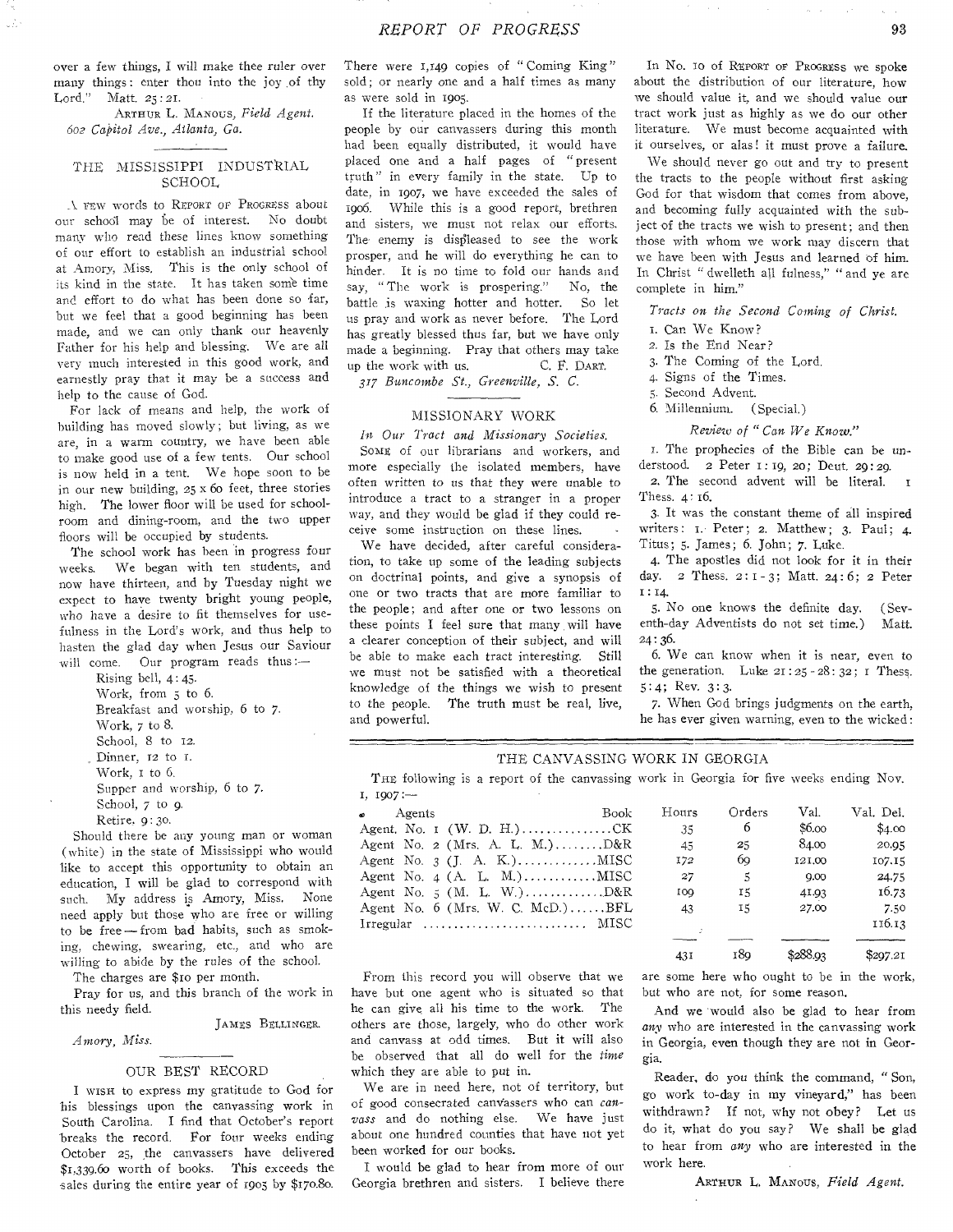1. Amos; 2. Sodom; 3. Nineveh. Amos 3:7; Genesis 6; Jonah 1; Matthew 3; Luke 2:  $25 - 36$ ; Rev.  $14:6 - 16$ .

MRS. M. H. TUXFORD-CROTHERS.

#### MARLOW, ALA.

As IT is always of interest to me to know how this glorious message is spreading in the different corners of this old earth, and hoping others are interested also, I wish to state that we are still holding the fort in Marlow, Baldwin Co., Ala.

The Lord has been good to us. Five years ago when we came here, we were the only Seventh-day Adventists in this county; but the Lord has blessed our efforts; and has increased our numbers to twenty-five, besides three brethren studying in the Southern Training School at Graysville, Tenn. The last acquisition consisted of eight persons who had decided to keep the commandments of God and the faith of Jesus, and were baptized by Elder A. J. Haysmer, Nov. 9, 1907, Elder W. S. Cruzan assisting. The day following, the ordinances were celebrated, and it was good to be there. We ask all our kind brethren to remember us in your prayers.

ALBERT F. PRIEGER.

#### ANNUAL REPORT

*of Young People's Work in the Florida Conference, for the year ending Sept. 3o, 1907.*  No. of societies, 4; increase of one. No. of members in societies, 23. No. of isolated members, 22. Total, 45.

No. of letters written, ro9; letters received,

45.

| Missionary letters written,              | 157     |
|------------------------------------------|---------|
| Missionary letters received,             | 107     |
| Missionary visits.                       | 307     |
| Bible readings or cottage meetings,      | 471     |
| Subscriptions taken for periodicals,     | 42      |
| Papers sold.                             | 3,433   |
| Papers mailed or given away,             | 1,177   |
| Books sold,                              | 210     |
| Books loaned,                            | 53      |
| Pages of tracts sold,                    | 537     |
| Pages of tracts given away,              | 22,824  |
| Hours of Christian help work,            | 837     |
| Persons supplied with food and clothing, | 14      |
| Offerings for home mission work,         | \$54.70 |
| Offerings for foreign mission work,.     | \$15.30 |
| Special offering forwarded to the work   |         |
| in China,                                | \$56.85 |

LERov T. CRISLER, *Secretary.* 

#### ONE HUNDRED INSTEAD OF ONE

How BLESSED it would be, could we see at once such a wonderful increase in the number of accessions to the believers in God's great message for this time. A simple glance at the statistics of the denomination certainly would show that such an increase would quickly cut the work short in righteousness. For instance, a late statement sent out from our headquarters reads as follows: "During 1906 there were added to the number of believers 4,22o." Multiplying this by one hun-

dred, and the startling result would cause most of us to rise from our seats and ask, " What do these things mean?"

Yet just such an increase is not only possible, but, from the very circumstances, an actual necessity. And this because the very elements required for its attainment are essential requirements of Christian character. These conclusions are drawn from the following statement of the spirit of prophecy, made in the *Review and Herald,* Nov. 16, 1905:

"If we would humble ourselves before God, and be kind and courteous and tender-hearted and pitiful,— if we would do this, brethren, there would be one hundred conversions to the truth where now there is only one."

Evidently this does not signify that we are to lay aside the lines of work to which the Master has called us, but only that these are to be carried forward in the spirit of the Master. But the lack of this fruitage shows likewise the lack of these simple, yet so essential, graces.

Let us, brethren, as Christian workers, one and all, seek for the indwelling Saviour, that will cause us to thus manifest forth his glory, and win the lost for him. As evidences of this saving grace appear on every hand, and likewise of the greatly increased ingathering, our hearts throb with deep emotion as we think of the time when we may join the Saviour in his solemn statement: "I have glorified thee on the earth; I have finished the work which thou gayest me to do."

ALBERT CAREY.

*Hildebran, N. C.* 

#### TAMPA, FLA.

OUR annual colored camp-meeting was held at Tampa, October to - 20. The camp was located in a very desirable place in the city. The attendance of our people was not as good as we expected, but the outside interest was excellent.

Among the visitors from other states were Elder W. H. Sebastian, from Atlanta, Ga., and Sister Elizabeth Smith, from Brunswick, Ga. Elder Sebastian rendered excellent serv-<br>ice. The message of truth was presented day The message of truth was presented day after day in the most simple form. Revival meetings were held, and a number gave their hearts to God. Elders Irving Keck and Smith Sharp gave good instruction along the line of health reform; and Elder Geo. I. Butler, president of the Southern Union Conference, preached two excellent sermons.

At the close of the camp-meeting, it was decided to continue the meeting as long as the interest demanded. This we are doing. We have organized a Sabbath-school of twelve members. Later we expect to report how many have -taken their stand for the truth. We see the great need of a mission school in this city.

When we closed our tent-meeting, the little company here had no place to meet; but a Methodist brother gave us the privilege of holding our weekly services in his church. In this we see the good hand of the Lord, and we are very thankful. We hope that this kind brother will yet see the light of truth.

The interest in Tampa will be followed up for awhile longer. Pray that the blessing of God may rest on the little company here, and that more may see the light of truth and be constrained to walk therein.

J. W. MANNS. . د.<br>در مناسبت از به سایر ای<u>زبان</u>

### ALABAMA. CONFERENCE PROCEED-INGS

and the company was a strong

THE sixth session of the Alabama Conference was held in connection with the campmeeting at Birmingham, October 3 to 13.

We were glad to have with us as visiting brethren Elders G. I. Butler, S. B. Horton, Smith Sharp, J. *S.* Washburn, Prof. J. E. Tenney, and Brother A. F. Harrison.

The Treasurer's report showed that there had been a gain in tithes and offerings of \$749.42 over the preceding year.

The following resolutions were considered and adopted by the conference:—

i. We suggest that our conference year close December 31 instead of June 3o. That our conference session be held early in January, and instead of one general camp-meeting, that we have local meetings at a time convenient for the locality; that our next conference session he held in January, 1909.

2. That we put forth greater effort than ever before to carry on tent work for both the white and the colored.

3. That we favor the reading course for the young people recommended by the General Conference Young People's Missionary Volunteer Department.

4. That we favor the plan of giving our faithful canvassers a canvasser's license, and require them to sign a contract for special territory, and work under the direction of the conference.

5. That a committee of three be appointed to prepare and examine articles for the press on denominational, health and- temperance, and religious liberty subjects.

6. That we urge our churches everywhere throughout the conference who have not done so to appoint a librarian and revive the missionary societies, and through them to seek to spread the truth by- $(a)$  Taking clubs of our papers, and sending out papers to individuals; *(b)* following up the work by missionary correspondence; *(c)* keeping a reading rack in some public place supplied with reading matter on present truth; *(d)* doing personal work among our neighbors by use of the " Family Bible Teacher;" *(e)* selling our literature set apart for the use of home workers; *(f)* engaging in missionary correspondence with those whose interest in present truth has been awakened by the efforts of the canvasser.

7. Since there is now in our conference a legally organized body known as the Alabama Conference Association of Seventh-day Adventists, in which it is safe to vest the titles to our denominational property; and since in these days of apostasy and death the titles otherwise vested render the property insecure to the cause of God; therefore we urge the necessity of the titles of all denominational property located within the conference being vested in the Alabama Conference Association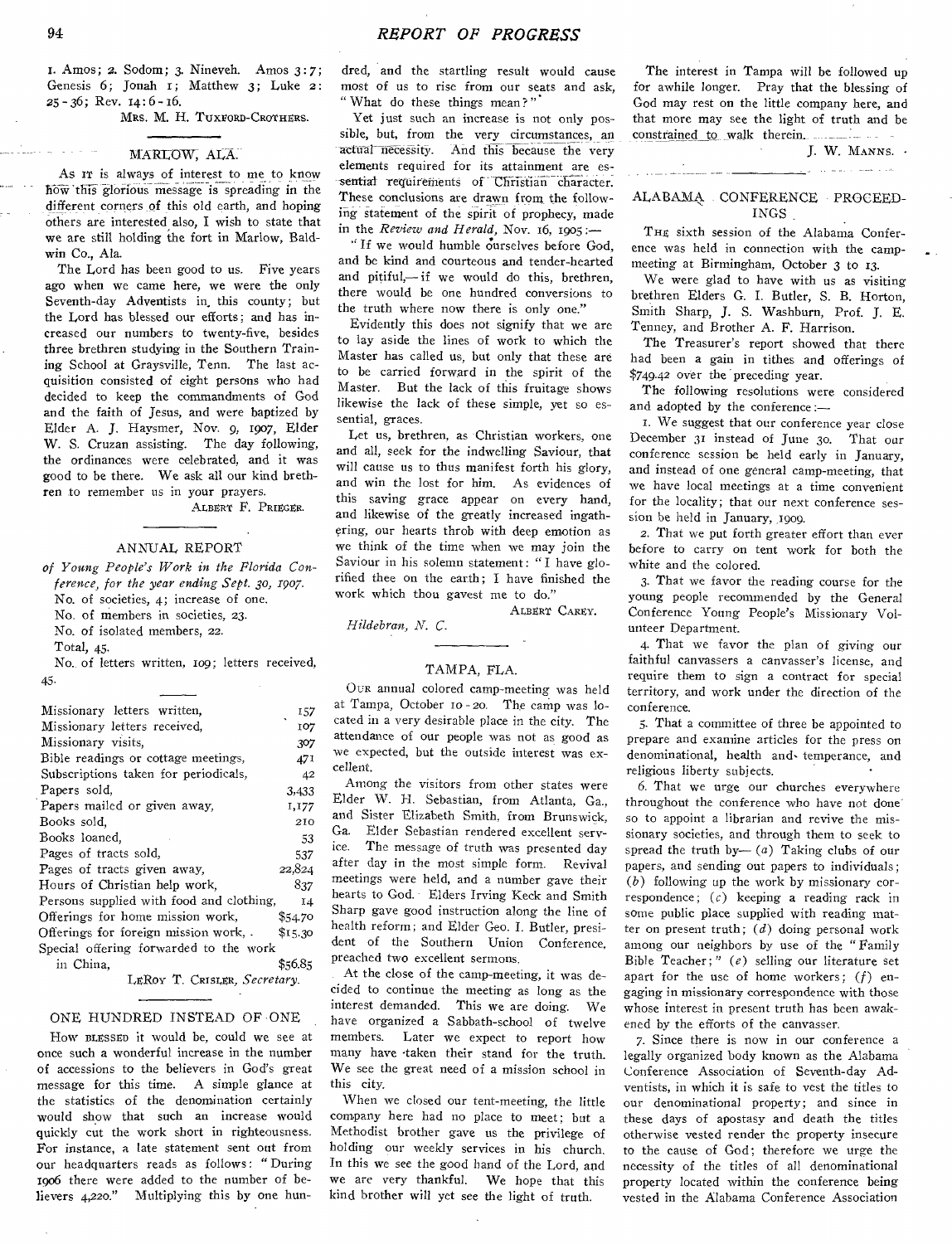of Seventh-day Adventists, and urge those having these matters in charge to take immediate steps to accomplish this end.

The following officers were elected for the coming year: President, A. j. Haysmer; Executive Committee, A. J. Haysmer, W. S. Cruzan, C. C. Webster, R. I. Keate, T. B. Buckner; Secretary and Treasurer, Helen McKinnon; Field Missionary, R. I. Keate; Secretary Religious Liberty Department, W. S. Cruzan; Secretary Medical Missionary Department, Dr. Amy Bascom; Secretary Sabbathschool, Educational, and Volunteer Missionary Departments, Helen McKinnon.

Credentials were granted to A. J. Haysmer, W. S. Cruzan, C. C. Webster, E. Van Deusen, Sydney Scott, and T. B. Buckner; ministerial licenses to J. H. Lawrence, H. W. Jones, and D. E. Blake; misionary licenses to Helen Mc-Kinnon and R. I. Keate.

HELEN McKINNoN, *Sec.* 

#### *THE \$150,000 FUND*

#### A UNITED EFFORT

As wE draw near to the close of the year 1907, it becomes more and more evident each day that it will take a determined and united effort to raise the balance of the \$150,000 fund by that date. It seems perfectly clear that every conference and every individual, no matter what has already been done, should stand ready to help if they are able to do so. The writer knows one or two conferences that *may* not be able to raise the amount specfied by the General Conference by the first of January. It therefore seems necessary that some of the conferences whose names are now adorned by a star in the *Review* list, should be willing to help in this work. There are two such conferences in the Sotuhern Union. The Georgia Conference has passed its apportionment by nearly \$100.

The president writes as follows : " I well remember when the matter was first mentioned to me my first thought was, We can never raise the amount that is required of us here; again I said, God is in this work, and he does not require impossibilities. And God be praised, the money that was required was raised and more. At our camp-meeting came and made another pull. I told him before he came that we had already raised our share, but if he desired to come and try, I would help him all I could.

" He made a few remarks, and then I made another plea, and the money came in, with pledges, to the amount of about \$75, so when we get this all in it will swell our amount to nearly the \$500 mark. I hope this will be raised before the year passes, and you *may depend upon us doing all we can* to have this done."

The president of the North Carolina Conference writes: "Will say that though a star now adorns our name in the list of states, we are not ceasing to press the work at every reasonable opportunity. Am glad to give assurance of our *continued interest, energy,* and *attention* to this, *until* the people shall be restrained. from giving."

We believe this to be the right principle; and if all the conferences and individuals will work energetically on this line, the whole of the \$150,000 fund can easily be made up before the first of January, 1908.,

J. S. WASHBURN.

#### ONE WAY TO FINISH THE WORK

THE following extract from a letter written by Brother Walter Harper at Tonopah, Nev., Nov.' to, 1907, contains an excellent suggestion as to how the balance of the \$150,o00 fund could be made up before the first of January, 1908. We commend it to all who have given and those who have not: " I will state that by the grace of God I have paid my individual quota of the \$150,00o fund over and over, directly and indirectly, and of late sent it in again, and now I will suggest a plan that, if it is accepted by our dear brethren and sisters all over the land, will enable us to swing this fund around easily to a finish by Jan. 1, 1908, and never miss it, and be greatly blessed in the doing. We will only be glad we did the thing. It is this: Let each one give one day's work, or wages, between now and December 25, to this fund. [There is no limit; each can give not only one day's work and its proceeds, or several days if God so leads their minds.] I will give to this fund the net results of one day's canvassing, some day between now and December 1o. I hope it will be large — one of the largest days I ever did. The 'surprise party' plan on the \$100,000 fund began in California. It was, under God, a grand success. It was contagious. May this be too. May it start, also, not only in California, but all through the broad harvestfield, and the shout of victory be heard that the work is finished. It can be done so easily too. Let us lend a willing hand and push it to *a finish now.* Yours in the hope of Christ's soon coming in glory. [Signed] Walter Harper." J. S. WASHBURN.

#### THE WORK IN WASHINGTON.

A RECENT communication from Sister White speaks of the importance of the work in Washington, and especially of the sanitarium there. Where in the world is there a better class of men, as far as intelligence and education are concerned, than can be found in the city of Washington, D. C.? It is in many respects a city of the educated, not always the most religious by any means, but men of great ability, of intelligence, and many times of wealth. What a mighty work is before the sanitarium in that city! The following statement fror.: the spirit of prophecy makes this very plain:—

" I have written much in regard to the need of making decided efforts in Washington, D. C. An important work is to be done in this city. If there is any place in the world where the truth should be fully presented, it is in the city that is the very heart of the nation. Those who act a prominent part in framing the laws for the nation should understand what is written in the law of God, which lies at the foundation of all right laws.

" It has seemed strange to me that in past

*(Concluded on page 96.)* 

| ୧                                                    | CANVASSING REPORT                                                          |             |                               |                      |  |  |  |  |
|------------------------------------------------------|----------------------------------------------------------------------------|-------------|-------------------------------|----------------------|--|--|--|--|
|                                                      | . . OF THE SOUTHERN UNION CONFERENCE                                       |             |                               |                      |  |  |  |  |
| Two weeks ending Nov. 16, 1907<br>ALABAMA CONFERENCE |                                                                            |             |                               |                      |  |  |  |  |
|                                                      | Book Hours<br><i>NAME-</i>                                                 |             | Value                         | Deliv'd.             |  |  |  |  |
| О<br>R.                                              | A PriegerBFL<br>$K$ eate $BFL$ BS<br>$\perp$                               | 70<br>56    | \$78<br>oo<br>85<br>50        | \$350<br>300         |  |  |  |  |
|                                                      | Benj. Griffiths I wk.BFL                                                   | 25          | 27<br>oo                      |                      |  |  |  |  |
|                                                      | W H Waite 1 wk.ck BS FB                                                    | 38          | 25<br>oo                      |                      |  |  |  |  |
|                                                      | Carl Matthews 3 wksck<br>CUMBERLAND CONFERENCE                             | 79          | 30 <sup>°</sup><br>77         |                      |  |  |  |  |
| L                                                    | W Slade I wkBFL                                                            |             | 1<br>50<br>6<br>10            | 32 50                |  |  |  |  |
| J<br>S                                               | A Caldwell I wk.CK NTP<br>$\mathbf N$<br>YatesCK                           | 21<br>81    | oo<br>4I                      | 1<br>40<br>5<br>oo   |  |  |  |  |
| М                                                    | Weber. BFLGP<br>J<br>S G Sharp I wkBFL                                     | 78          | о6<br>10                      | 23 75                |  |  |  |  |
|                                                      | A F Harrison 1 wk. D&R                                                     | 15<br>30    | 50<br>3<br>23<br>oo           | 50<br>7.<br>4<br>-50 |  |  |  |  |
|                                                      | FLORIDA CONFERENCE<br>J E Leighton 3 wks. . sofp                           |             |                               |                      |  |  |  |  |
| Τ                                                    | H Dobb I wkMISC                                                            | 108         | 136 45                        | 59 75<br>45<br>3     |  |  |  |  |
| С                                                    | M Tucker I wkGC                                                            |             | 5<br>oo                       | 7<br>oo              |  |  |  |  |
| J.                                                   | GEORGIA CONFERENCE<br>A<br>$Kimmel. \ldots.$ $B$ <i>of</i> L <sub>BS</sub> | 67          | 50<br>31                      | 56 50                |  |  |  |  |
|                                                      | A L ManousD&R                                                              | 15          | 50<br>9.                      |                      |  |  |  |  |
|                                                      | Mrs A L ManousD&R<br>Mrs R O TerryD&R                                      | 2<br>4      | 6<br>50                       | I<br>00              |  |  |  |  |
|                                                      | E C Rogers, 1 wkck BS                                                      | 30          | 67<br>50                      | 2 50                 |  |  |  |  |
| C                                                    | D Wolff I wkCKBS<br>Mrs W C McDonaldBFL                                    | 32<br>14    | 86 15<br>8<br>oo              | 825<br>I<br>50       |  |  |  |  |
|                                                      | Mrs M M WardBFL                                                            | 38          | 24 50                         |                      |  |  |  |  |
| м                                                    | L WoodallD&R<br>LOUISIANA CONFERENCE                                       | 18          | Ι.<br>50                      | 825                  |  |  |  |  |
| Ĵ                                                    | P Campbell 3 wks.sofp                                                      | 98          |                               | 45 50                |  |  |  |  |
|                                                      | I T ReynoldsBR<br>Wm J Eckerle 1wk BR NTP                                  | 61<br>35    | 163 00<br>450                 | 105.<br>10<br>30 00  |  |  |  |  |
| G                                                    | S Rogers Iwk D&R MISC                                                      | 30          | 30 <sup>°</sup><br>90         | 17 00                |  |  |  |  |
| С<br>A                                               | L CollisonBRD&R<br>B CheekBR BS                                            | 120<br>87   | 266<br>$_{05}$<br>79 00       | 266 05               |  |  |  |  |
|                                                      | Edwin Boothcĸ                                                              | 36          | oo<br>35                      | 8 00                 |  |  |  |  |
|                                                      | NORTH CAROLINA<br>Celia McDonald 3wks sofp                                 |             | Conference<br>27<br>oo        | 87 00                |  |  |  |  |
|                                                      | Wm H Brown 1wks <i>of</i> рск                                              | 75<br>16    | 15<br>50                      |                      |  |  |  |  |
|                                                      | H G Millerco<br>Mattie S Reynoldscĸ                                        | 32          | 28<br>25                      | 18 75<br>6 25        |  |  |  |  |
|                                                      | W E Lanier D&R                                                             | 15<br>58    | 525<br>52 50                  | 34 50                |  |  |  |  |
|                                                      | H B Tilden I wkCK<br>R L Underwoodck Sofp                                  | 32          | 6<br>50<br>≾ດ                 | 112 00<br>33.00      |  |  |  |  |
|                                                      | Mollie Miller I wk. src                                                    | 53<br>12    | 34<br>50<br>$\sqrt{5}$        | 550                  |  |  |  |  |
|                                                      | R T Underwood. . sofr CK<br>Ira Young 1 wkCK                               | 55<br>24    | 53<br>oo<br>14<br>$\infty$    | 14 00                |  |  |  |  |
|                                                      | SOUTH CAROLINA                                                             |             | CONFERENCE                    | 34 75                |  |  |  |  |
| D<br>L                                               | Smithck<br>М<br>$Rise.$ $c\kappa$<br>В                                     | 60<br>74    | 85<br>51<br>3                 | 7<br>40<br>77 75     |  |  |  |  |
| Η                                                    | GallionCK<br>-B                                                            | 42          | 50<br>41<br>75                | 75<br>11             |  |  |  |  |
|                                                      | Mrs Н В Gallionск<br>E A Wing. . CK SofP                                   | .46         | 42<br>oo                      | 5<br>$^{oo}$         |  |  |  |  |
|                                                      | Mrs<br>W P Darnell 1 wk…∶cк                                                | 38<br>24    | 61<br>$\infty$<br>2<br>oo     | 2950<br>24 00        |  |  |  |  |
|                                                      | E R Buttoncк<br>Mrs E R Buttonck                                           | 49          | 18<br>60<br>6<br>60           | 9895<br>41           |  |  |  |  |
| Η                                                    | $Martin$ $CK$                                                              | 31          | 45<br>oo                      | 05<br>82 00          |  |  |  |  |
| F<br>S                                               | H. Swingle I wk. . sofp                                                    | 37          | 54<br>75<br>oo                | 98 25<br>15 00       |  |  |  |  |
|                                                      | Wm C Rahn 1 wkck                                                           | 23<br>30    | 48                            | 51<br>75             |  |  |  |  |
|                                                      | TENNESSEE RIVER<br>Mamie MooreD&R                                          | 54          | <b>CONFERENCE</b><br>80<br>6I | 15<br>10             |  |  |  |  |
|                                                      | W T DawsonBRBS                                                             |             | 73<br>75                      |                      |  |  |  |  |
|                                                      | H C Balsbaughsofp<br>H HazletonD&R                                         | 83          | 65<br>85                      | 103 40               |  |  |  |  |
| R.                                                   | Mrs P S Thweatt D&R MS                                                     | 56<br>27    | 25<br>44<br>16<br>95          | 50<br>2<br>85<br>r   |  |  |  |  |
|                                                      | Mrs B A Philpott D&R MS                                                    | 52          | 56.<br>70                     | 3 9 0                |  |  |  |  |
|                                                      | R Hook, Sr. 1 wkmisc<br>C F Parmele I wkDofA                               | 35<br>50    | 25<br>50<br>50<br>49          | 25<br>50<br>8<br>OO. |  |  |  |  |
|                                                      | Mrs Martin Thorn. . sofp                                                   | 13          | 50<br>9.                      | 50<br>10             |  |  |  |  |
|                                                      | Mrs Alice Patton 1wk D&R<br>JТ<br>$Eaton \ldots \ldots \ldots BEL$         | $I_4$<br>47 | 21<br>25<br>11<br>75          | 50<br>81<br>47       |  |  |  |  |
| RECAPITULATION                                       |                                                                            |             |                               |                      |  |  |  |  |
|                                                      | Alabama Conference<br>Cumberland Conference                                | 268<br>225  | 292 80<br>171<br>20           | 6<br>50<br>74 65     |  |  |  |  |
|                                                      | Florida Conference                                                         | 108         | 14 <b>1</b><br>45             | 7020                 |  |  |  |  |
|                                                      | Georgia Conference<br>Louisiana Conference                                 | 220<br>467  | 235<br>15<br>578<br>45        | 78 00<br>471 65      |  |  |  |  |
|                                                      | North Carolina Conf                                                        | 372         | 242 00                        | $-265, 75$           |  |  |  |  |
|                                                      | South Carolina Conf<br>Tennessee River Conf                                | 454<br>41 I | 375<br>-05<br>436 80          | 539 40<br>219 11     |  |  |  |  |

Grand Total 2,524 2,492 901,725 *26*